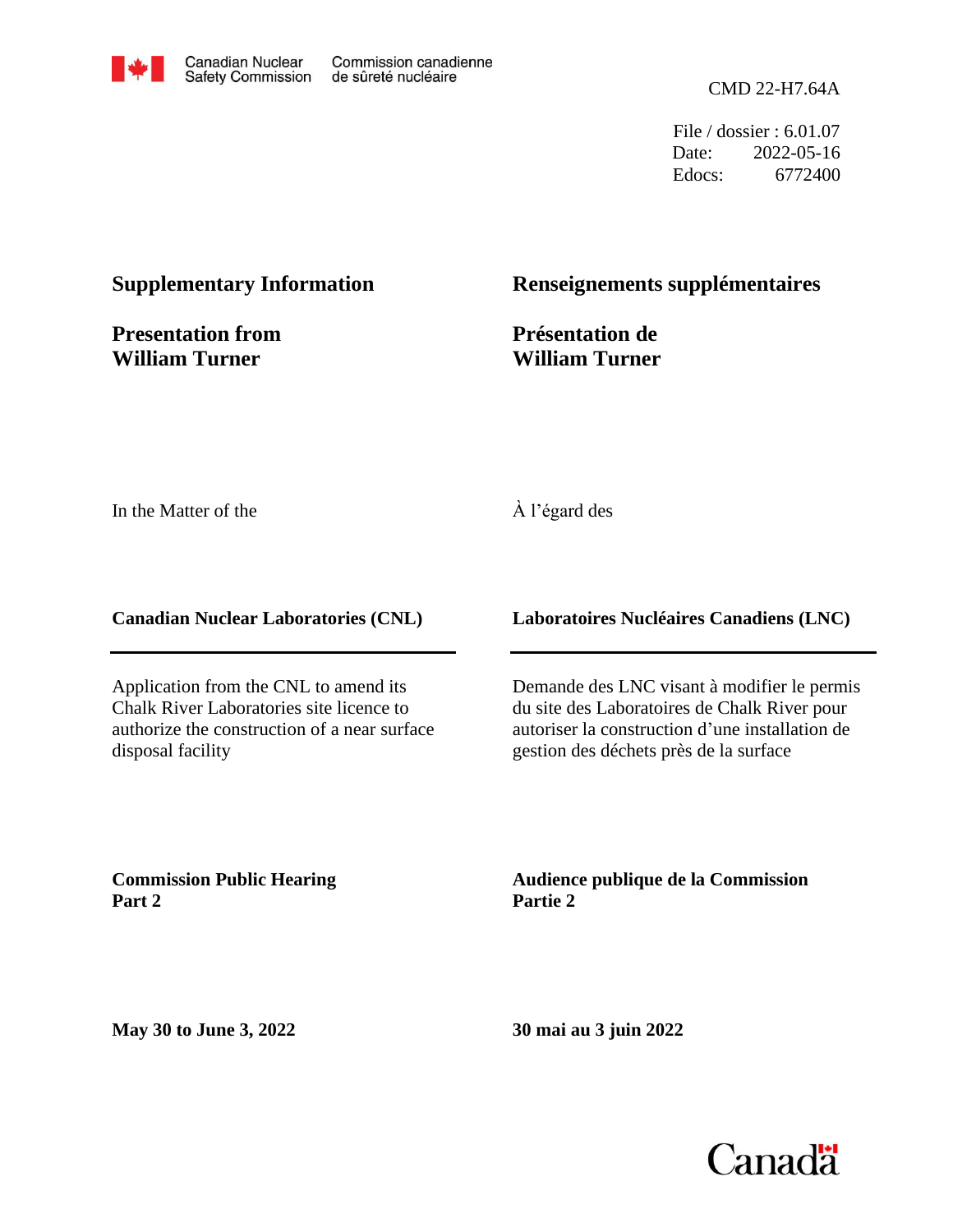# Characterization and Decision Making

A Presentation to the Commission Hearing, Part Two (Pembroke, Ontario) May/June, 2022 by the contract of the contract of the contract of the contract of the contract of the contract of the contract of the contract of the contract of the contract of the contract of the contract of the contract of the contrac

W. Turner (AECL Retiree and Deep River Resident)



1 and  $\blacksquare$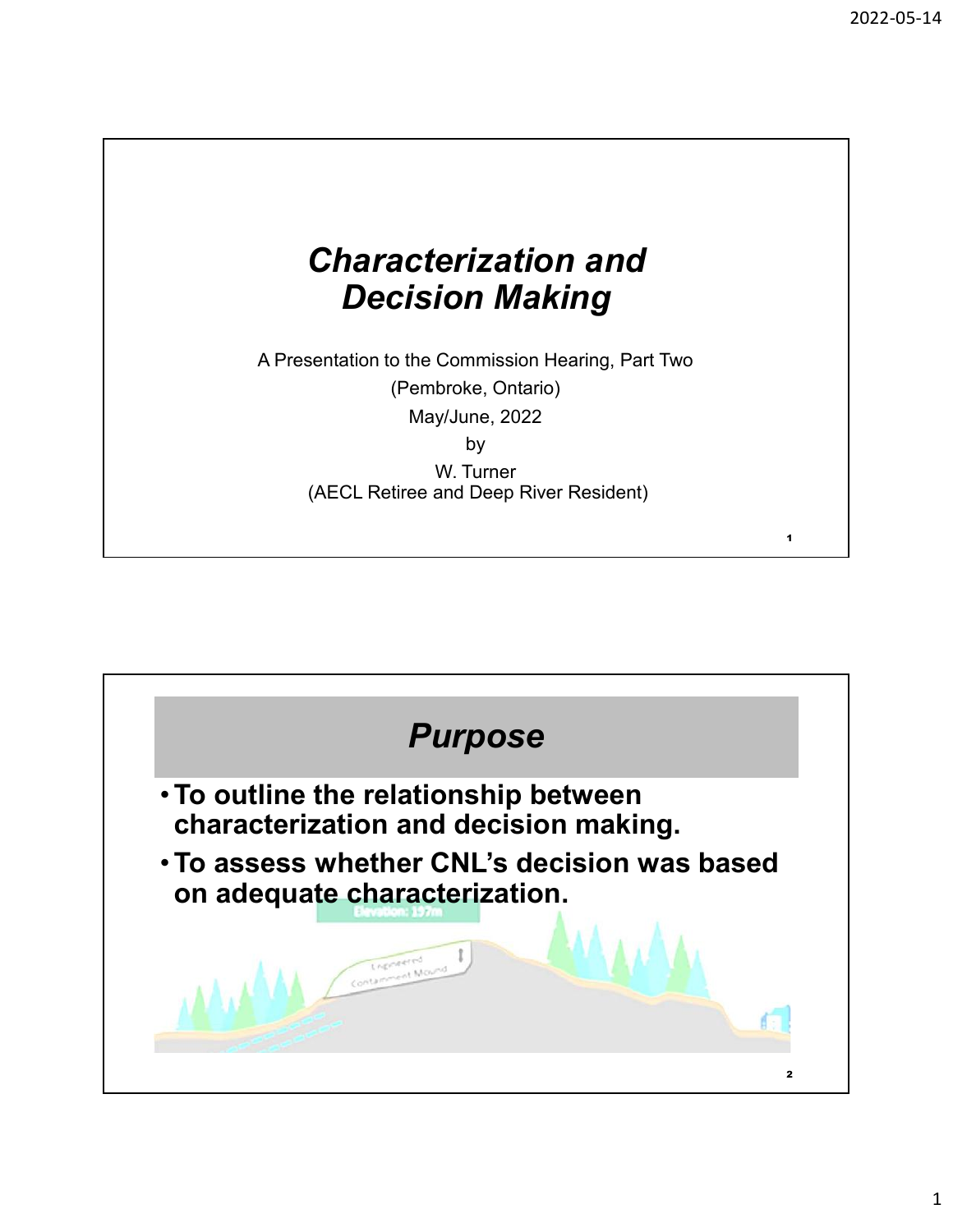

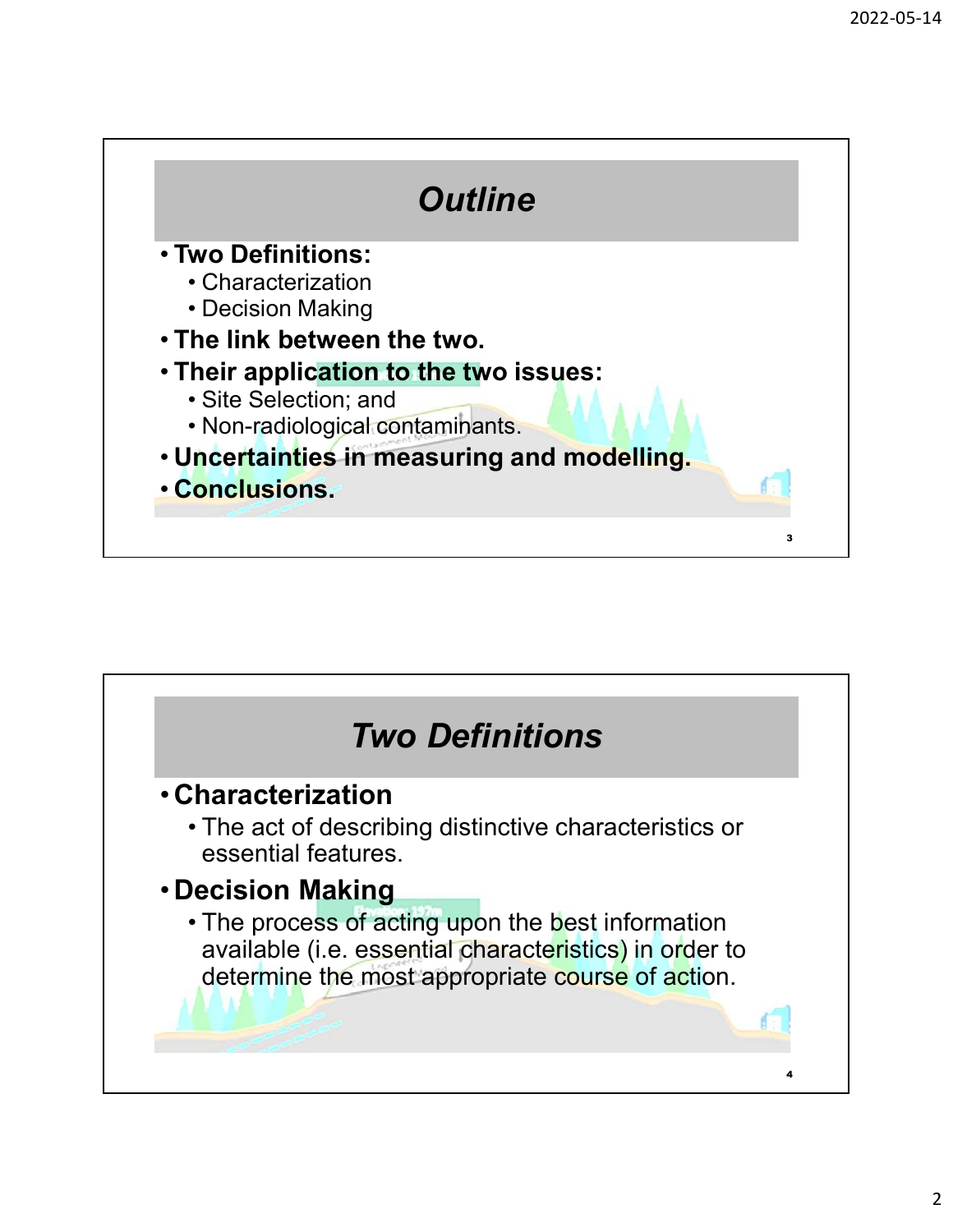

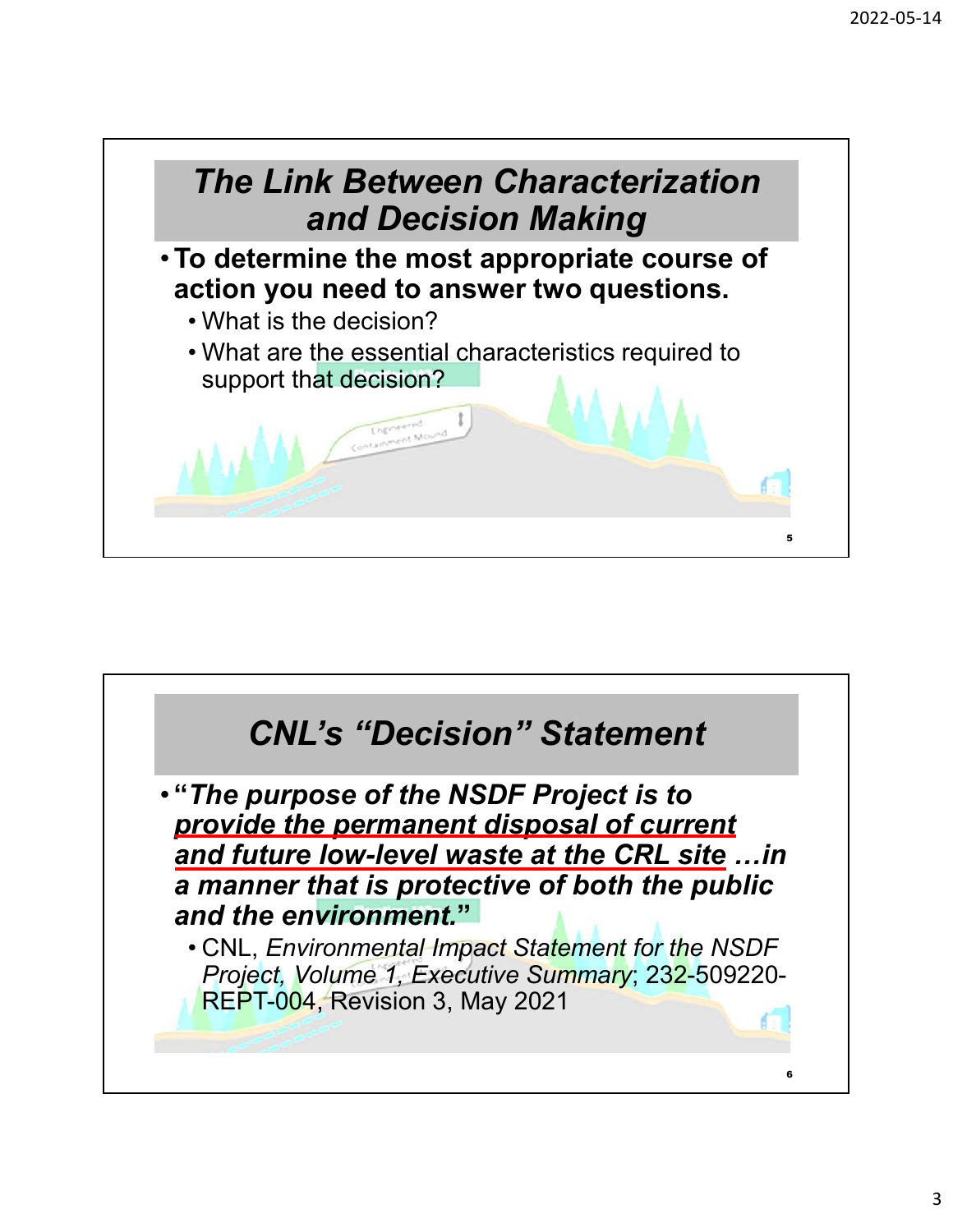

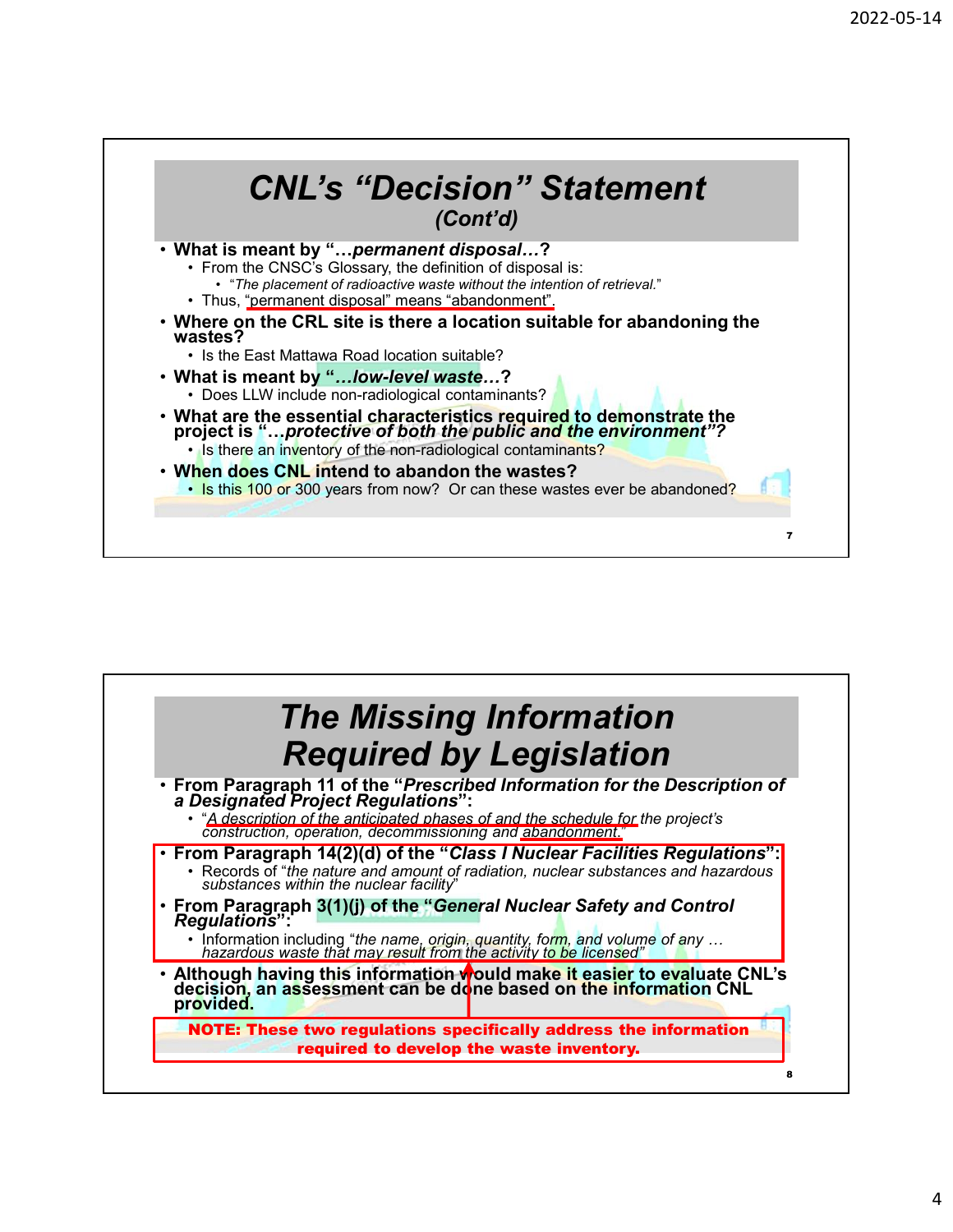

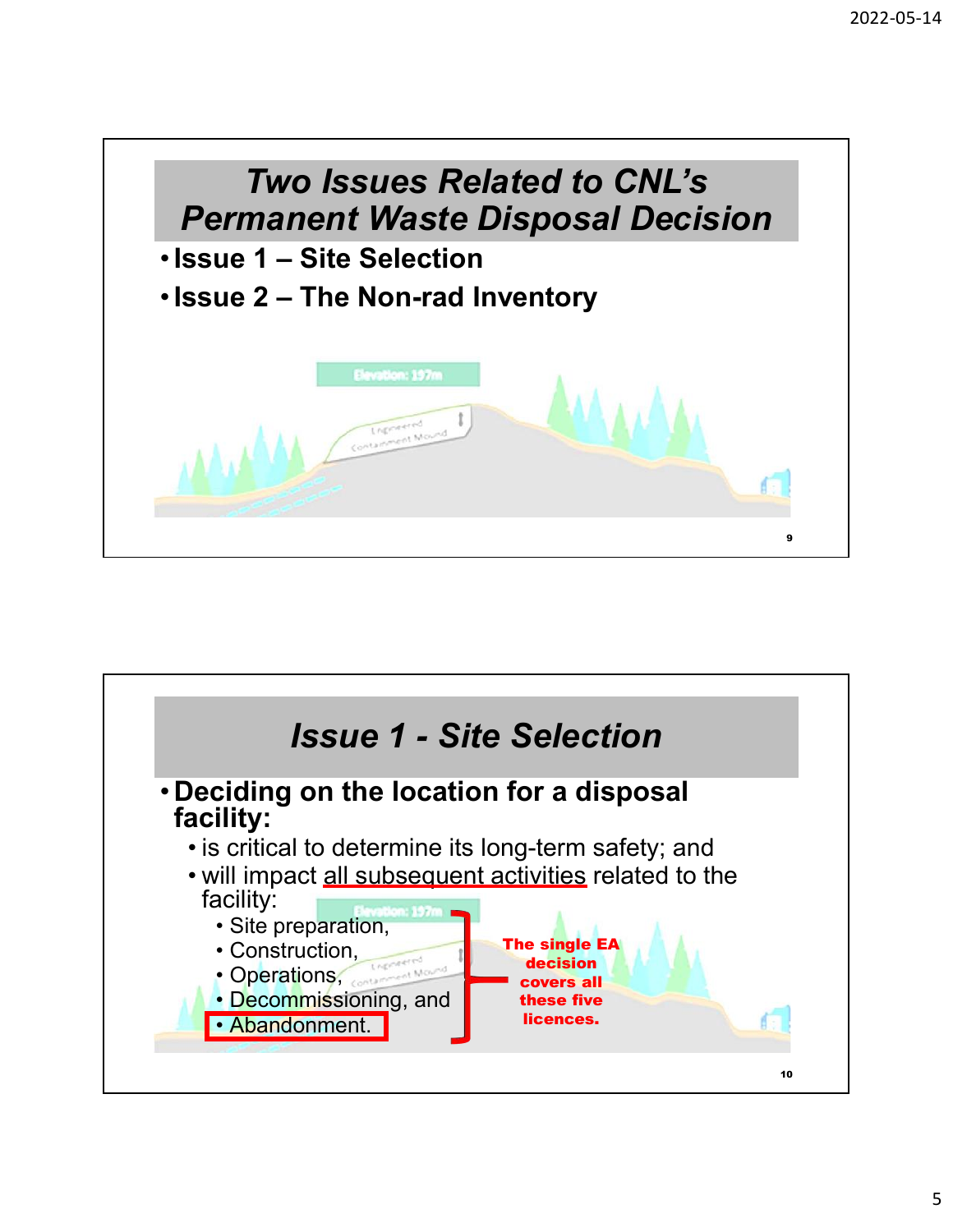

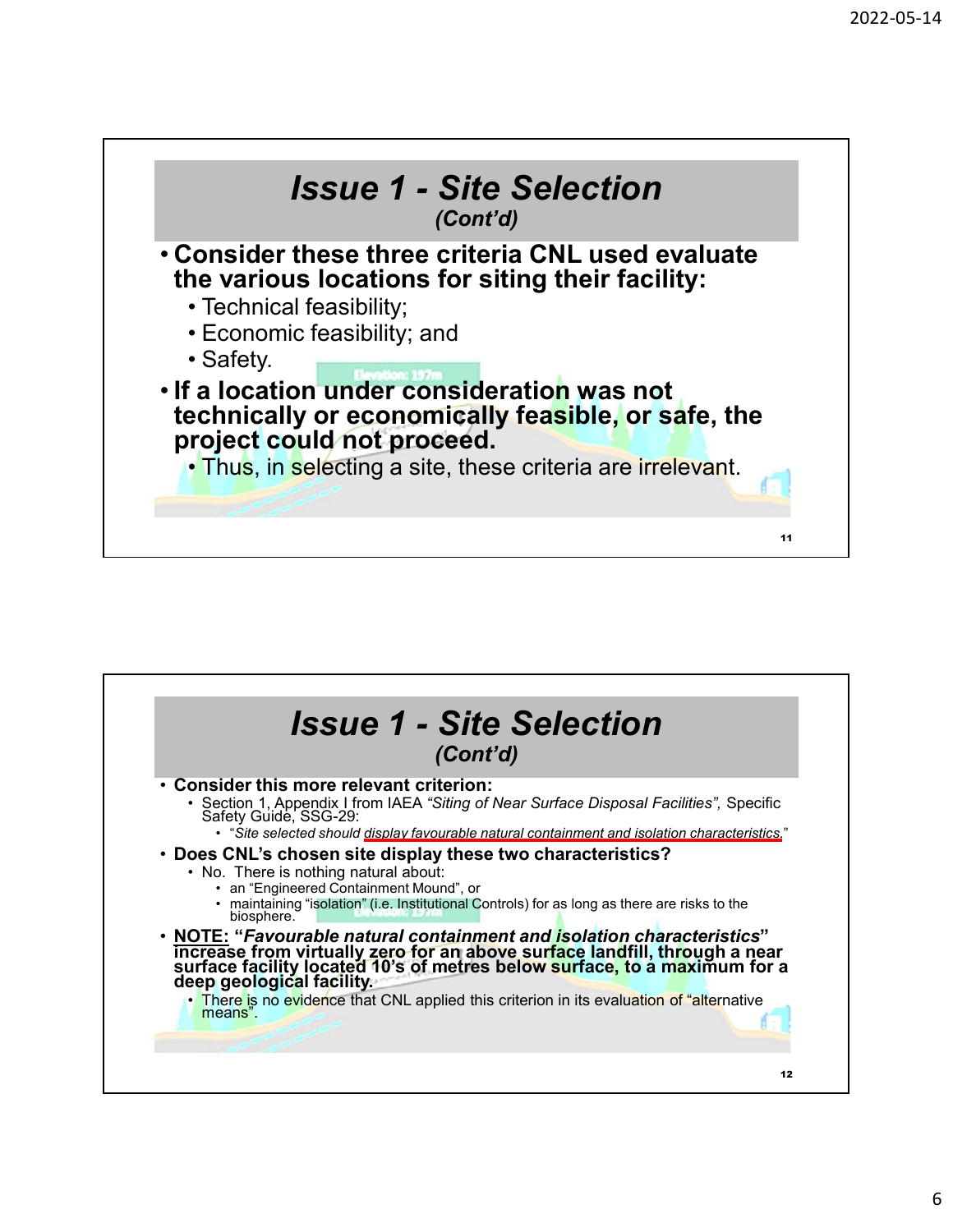

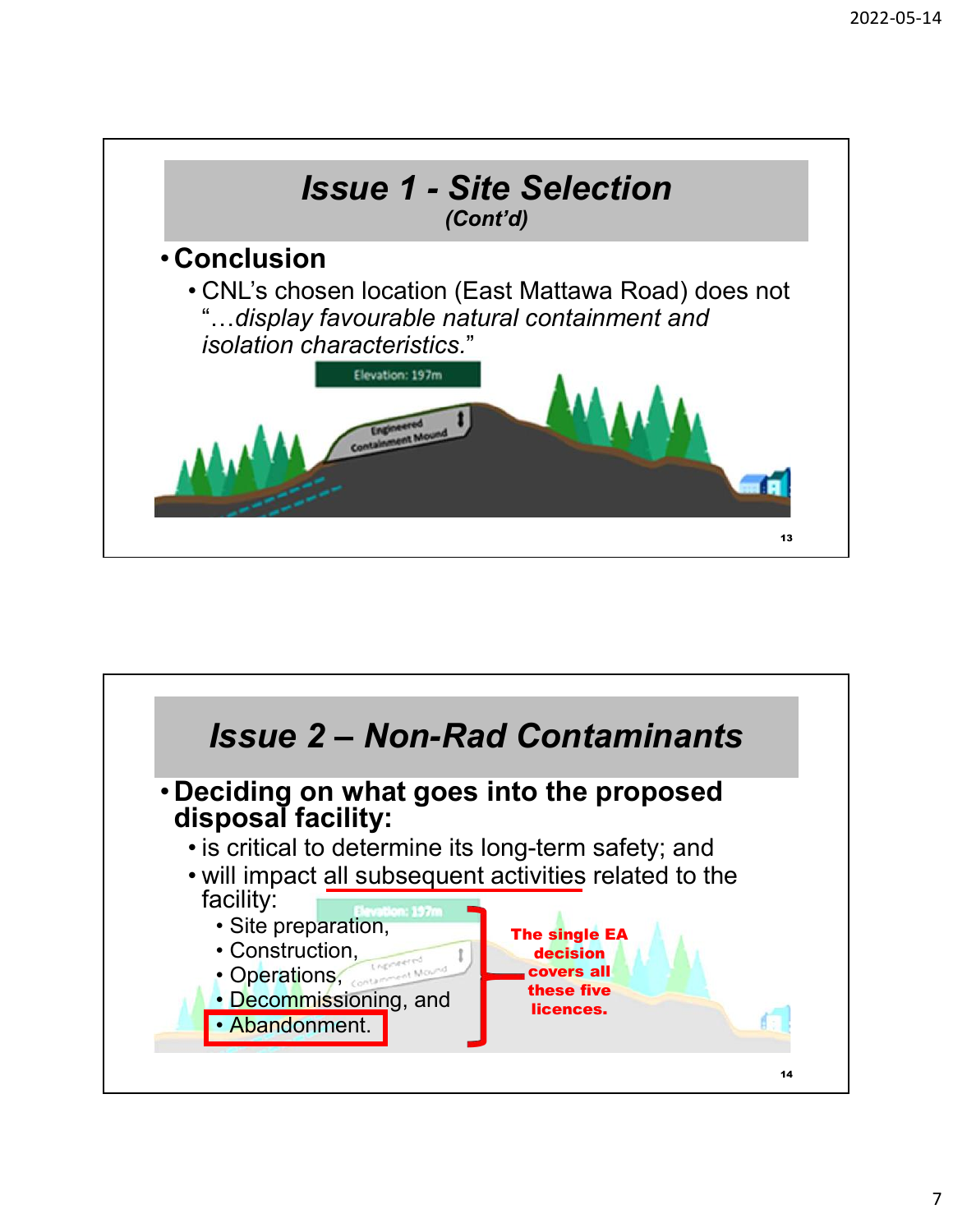

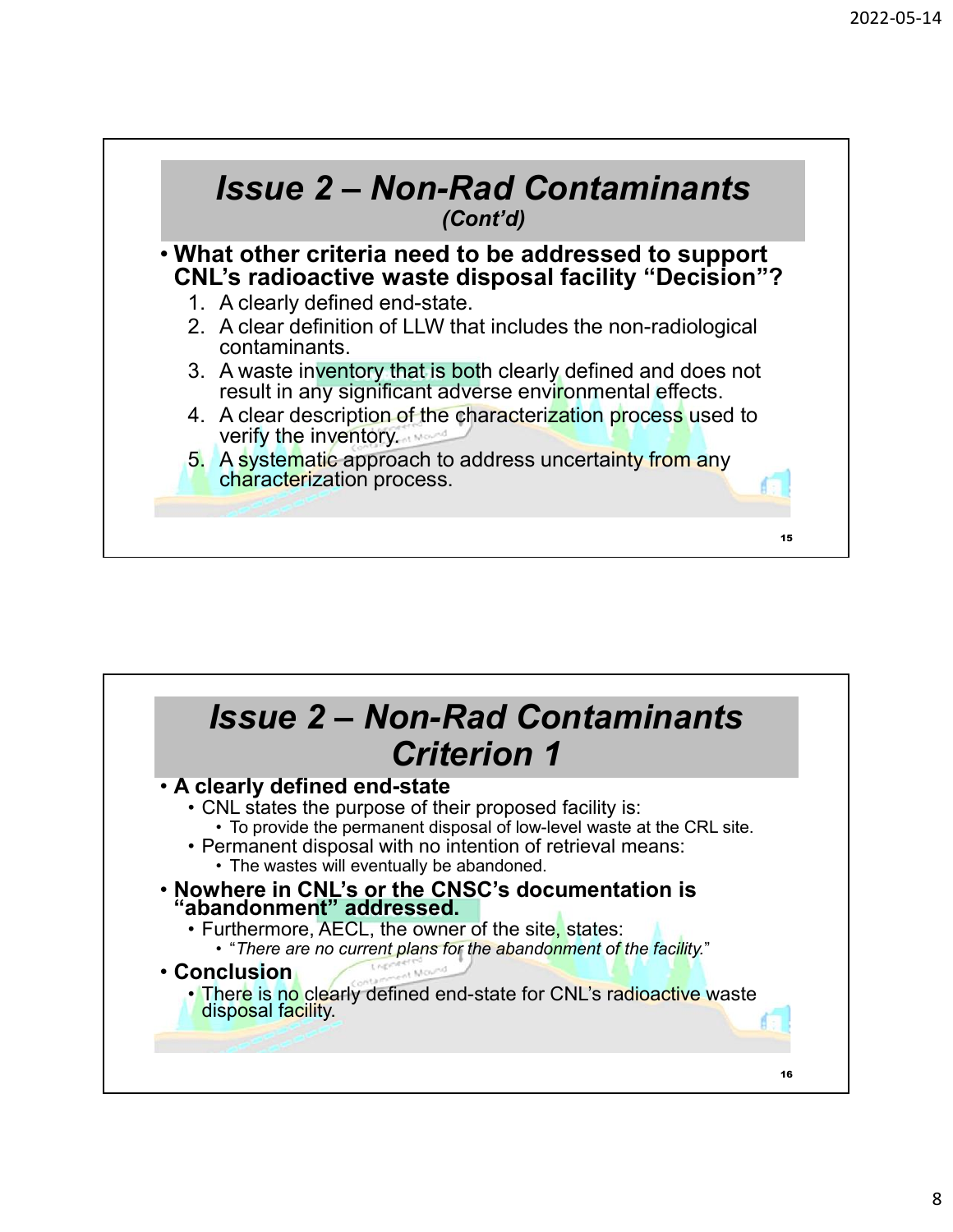

| WM                                                      |                                                                |                                                                                              |    |
|---------------------------------------------------------|----------------------------------------------------------------|----------------------------------------------------------------------------------------------|----|
|                                                         |                                                                |                                                                                              | 17 |
|                                                         |                                                                |                                                                                              |    |
|                                                         |                                                                |                                                                                              |    |
|                                                         |                                                                |                                                                                              |    |
|                                                         |                                                                |                                                                                              |    |
|                                                         |                                                                |                                                                                              |    |
|                                                         |                                                                |                                                                                              |    |
| <b>Definition Source</b>                                | <b>Does the Definition of LLW</b><br><b>Exclude Shielding?</b> | <b>Does the Definition of LLW</b><br><b>Include Non-Radiological</b><br><b>Contaminants?</b> |    |
| <b>GoCo Contract</b>                                    | <b>Yes</b>                                                     | <b>No</b>                                                                                    |    |
| <b>CNL's EIS</b>                                        | <b>No</b>                                                      | <b>No</b>                                                                                    |    |
| <b>CNL's IWS</b>                                        | <b>Yes</b>                                                     | <b>No</b>                                                                                    |    |
| <b>CNL's WAC</b>                                        | <b>Unknown</b>                                                 | <b>Unknown</b>                                                                               |    |
| <b>CNL's COPC Inventory</b>                             | <b>Yes</b>                                                     | <b>No</b>                                                                                    |    |
| <b>CNSC's Glossary</b>                                  | Yes (shielding is required for<br>ILW)                         | <b>No</b>                                                                                    |    |
|                                                         | <b>No</b>                                                      | <b>No</b>                                                                                    |    |
| <b>CNSC's REGDOC-2.11.1 Vol I</b>                       |                                                                | <b>No</b>                                                                                    |    |
| <b>CNSC's REGDOC-2.11.1 Vol III</b>                     | <b>Yes</b>                                                     |                                                                                              |    |
| <b>CNSC's REGDOC-2.11.1 Vol III</b><br><b>Version 2</b> | <b>Unknown</b>                                                 | <b>Unknown</b>                                                                               |    |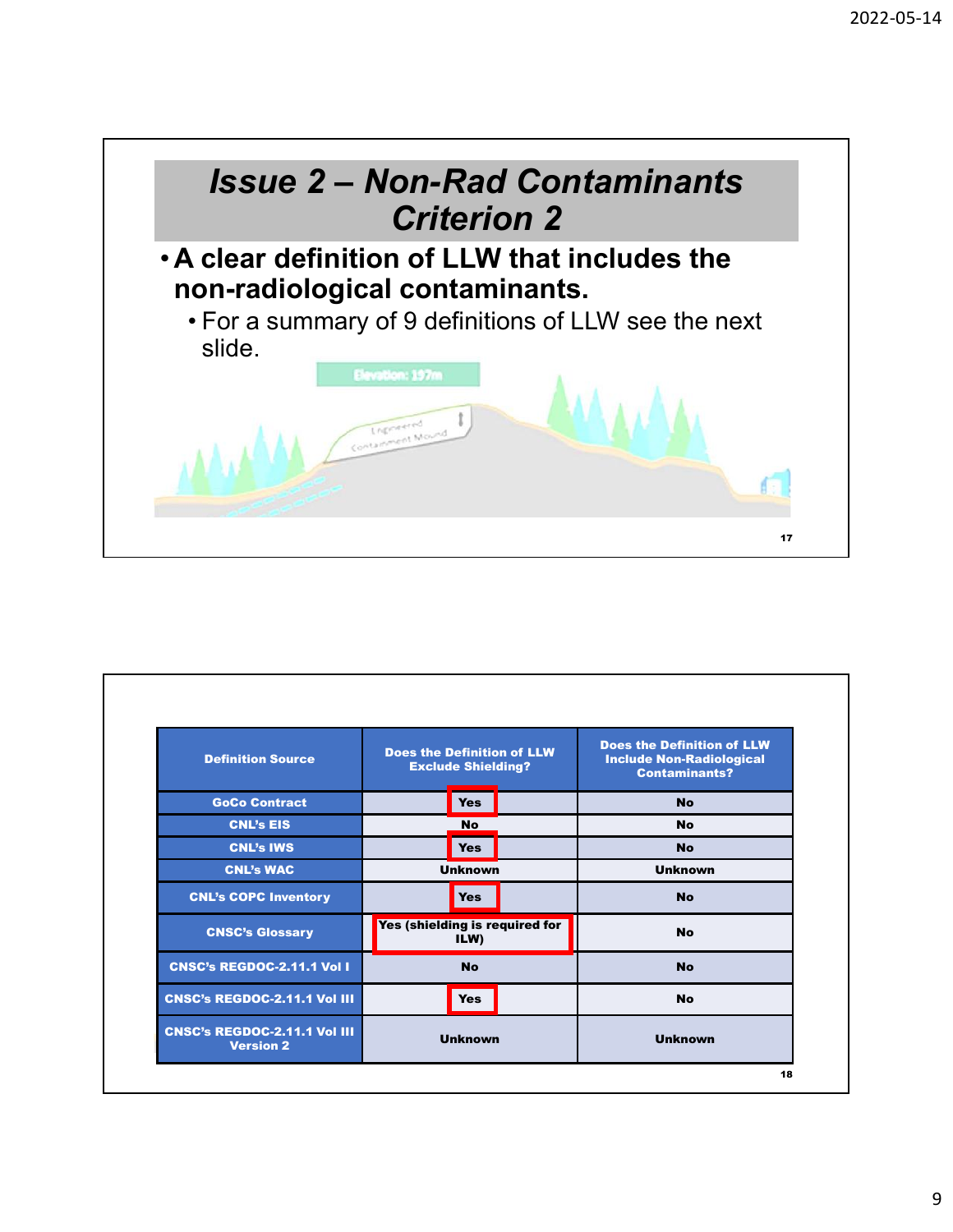

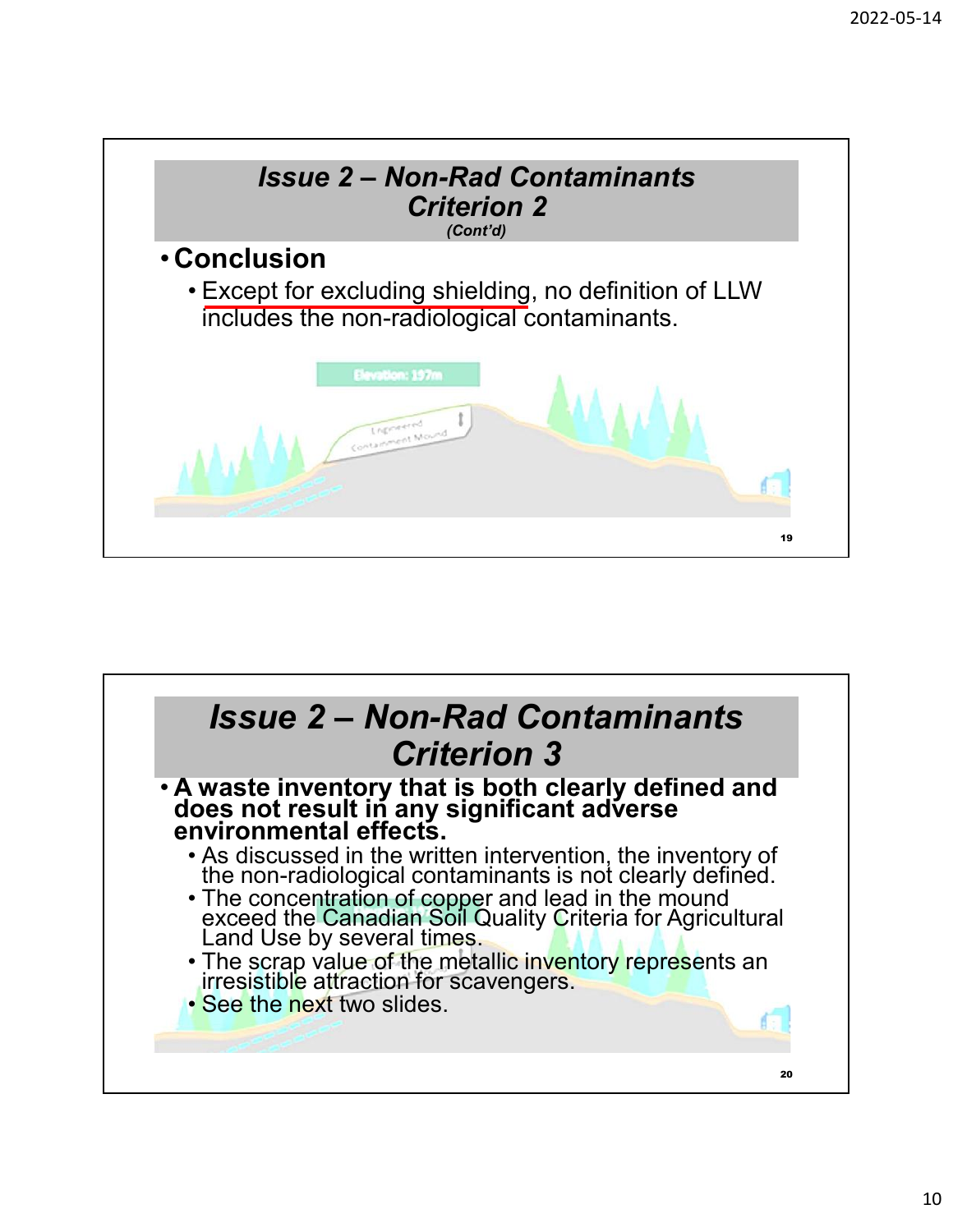# $\begin{array}{l} \textbf{lssue 2} - \textbf{Criterion 3} \\ \textbf{lssue 2} - \textbf{Criterion 3} \\ \textbf{rations Excel Bernchmarks} \\ \textbf{caiculated Mass} \textbf{concentration} \end{array}$ Concentrations Exceed Benchmarks

|               | <b>Issue 2 – Criterion 3</b>                                                                                       |                                                                            |                     |         |                                                                     |
|---------------|--------------------------------------------------------------------------------------------------------------------|----------------------------------------------------------------------------|---------------------|---------|---------------------------------------------------------------------|
|               | <b>Concentrations Exceed Benchmarks</b>                                                                            |                                                                            |                     |         | <b>Canadian Soil</b>                                                |
|               | <b>Contaminated Material Type</b>                                                                                  | <b>Calculated Mass Concentration</b><br>in the Facility at<br>Closure (kg) | in Mound<br>(kg/kg) | (mg/kg) | <b>Quality</b><br><b>Guidelines</b><br><b>Agricultural</b><br>Ratio |
|               | <b>Aluminum</b>                                                                                                    | 33,000                                                                     | 34                  |         |                                                                     |
| <b>Copper</b> |                                                                                                                    | 3,520,000                                                                  | 3,678               | 63      | 58.4                                                                |
|               | Iron (waste plus package material)                                                                                 | 10,442,000                                                                 | 10,911              |         |                                                                     |
| Lead          |                                                                                                                    | 178,000                                                                    | 186                 | 70      | 2.7                                                                 |
|               | Organics (wood and dry radioactive waste,<br>which includes cotton-based materials like mop<br>heads and clothing) | 80,339,000                                                                 |                     |         |                                                                     |
| <b>Totals</b> |                                                                                                                    | 94,512,000                                                                 |                     |         |                                                                     |
|               | <b>Engineered Containment Mound total waste</b><br>mass of 9.57E+08 kg.                                            | 957,000,000                                                                |                     |         | 21                                                                  |

| 178,000     | 186 | 70 | 2.7 |
|-------------|-----|----|-----|
|             |     |    |     |
| 80,339,000  |     |    |     |
| 94,512,000  |     |    |     |
| 957,000,000 |     |    | 21  |
|             |     |    |     |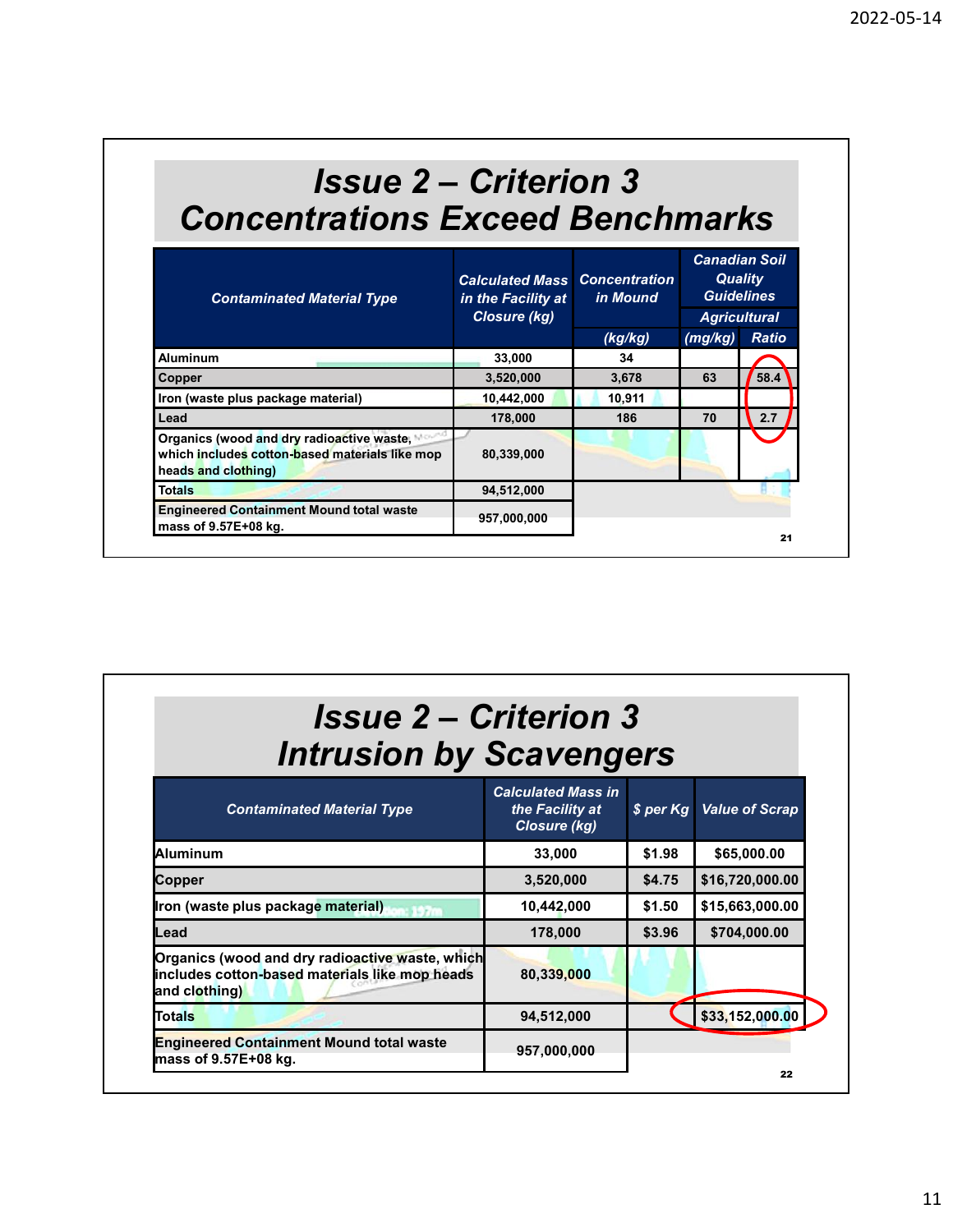

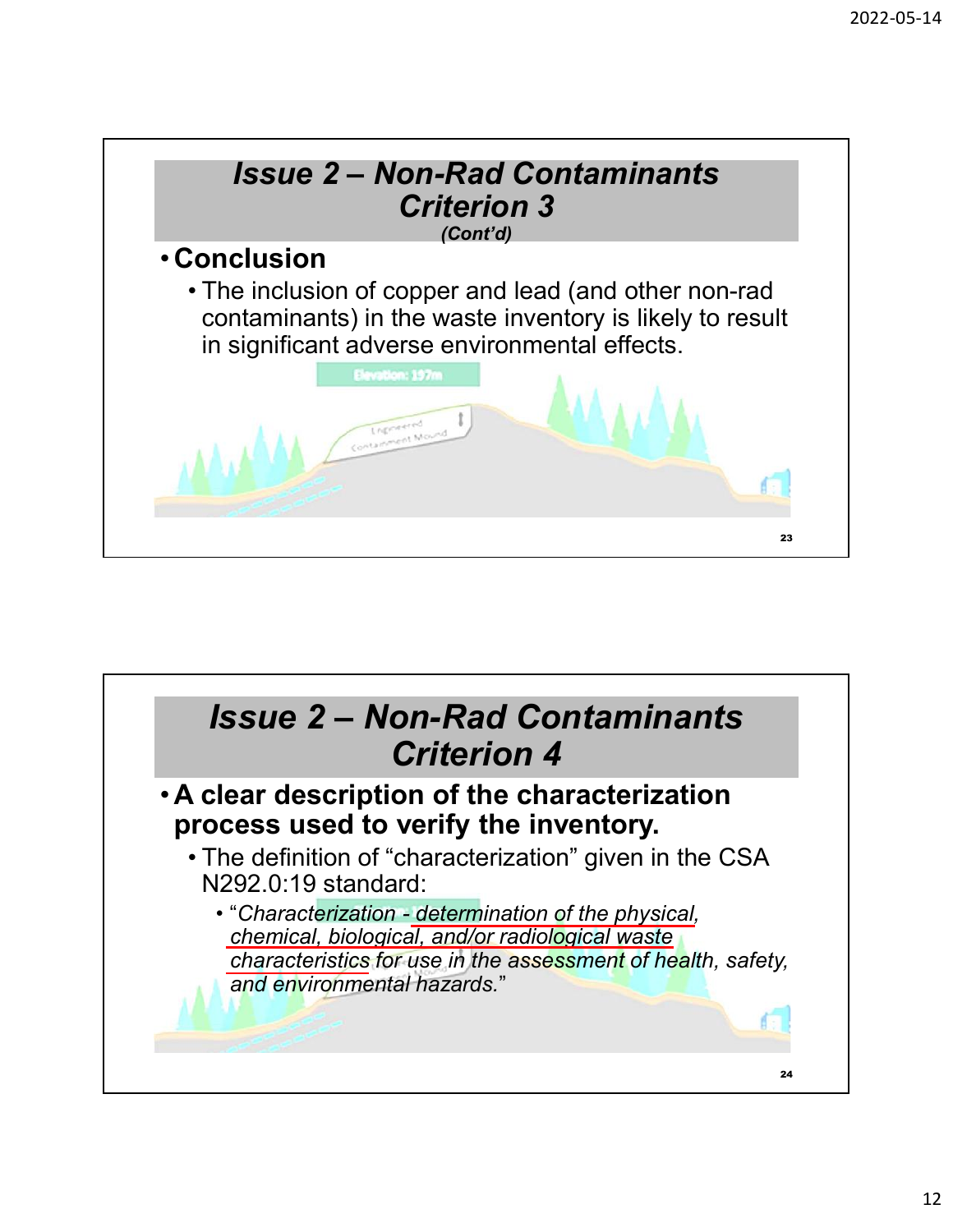

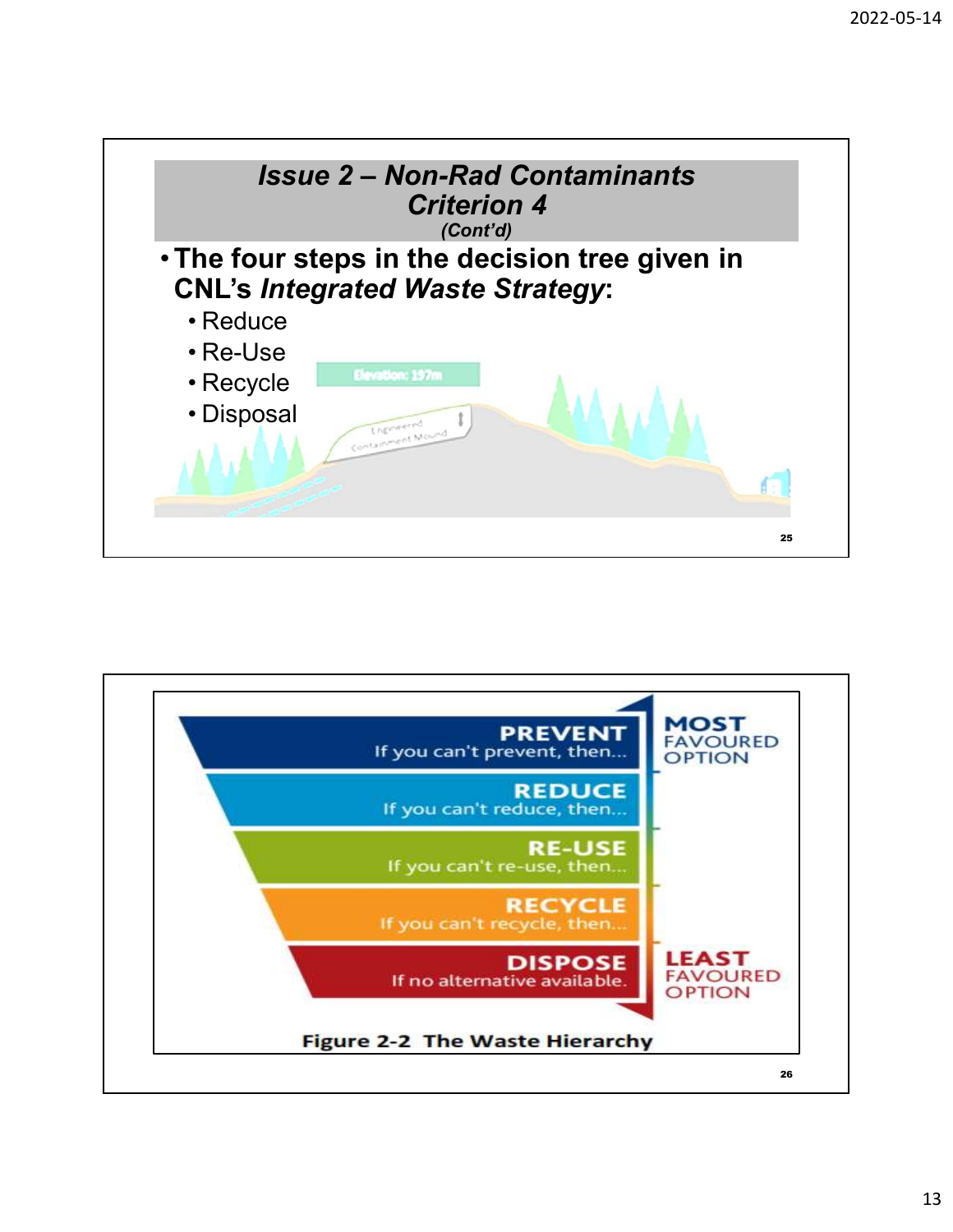

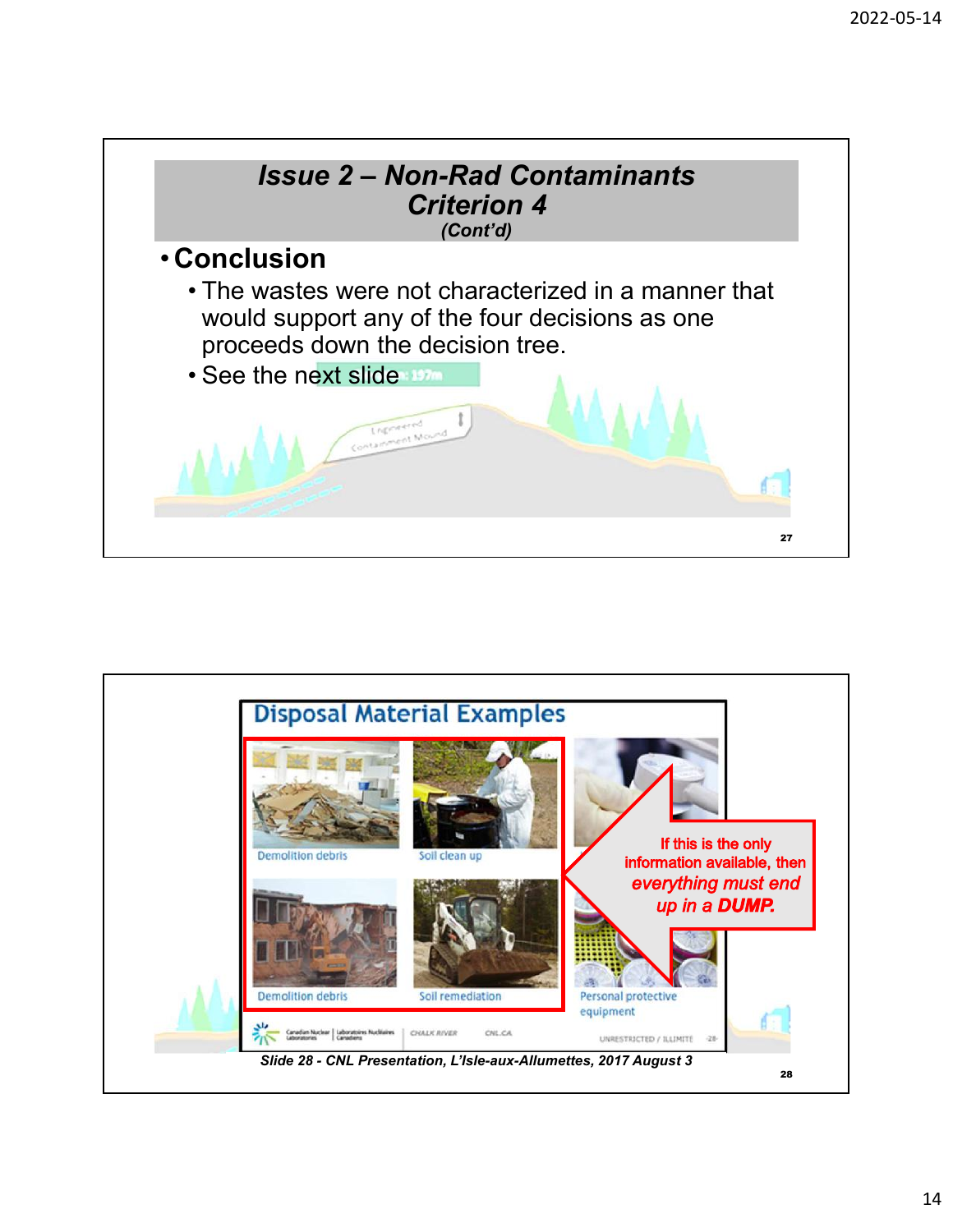

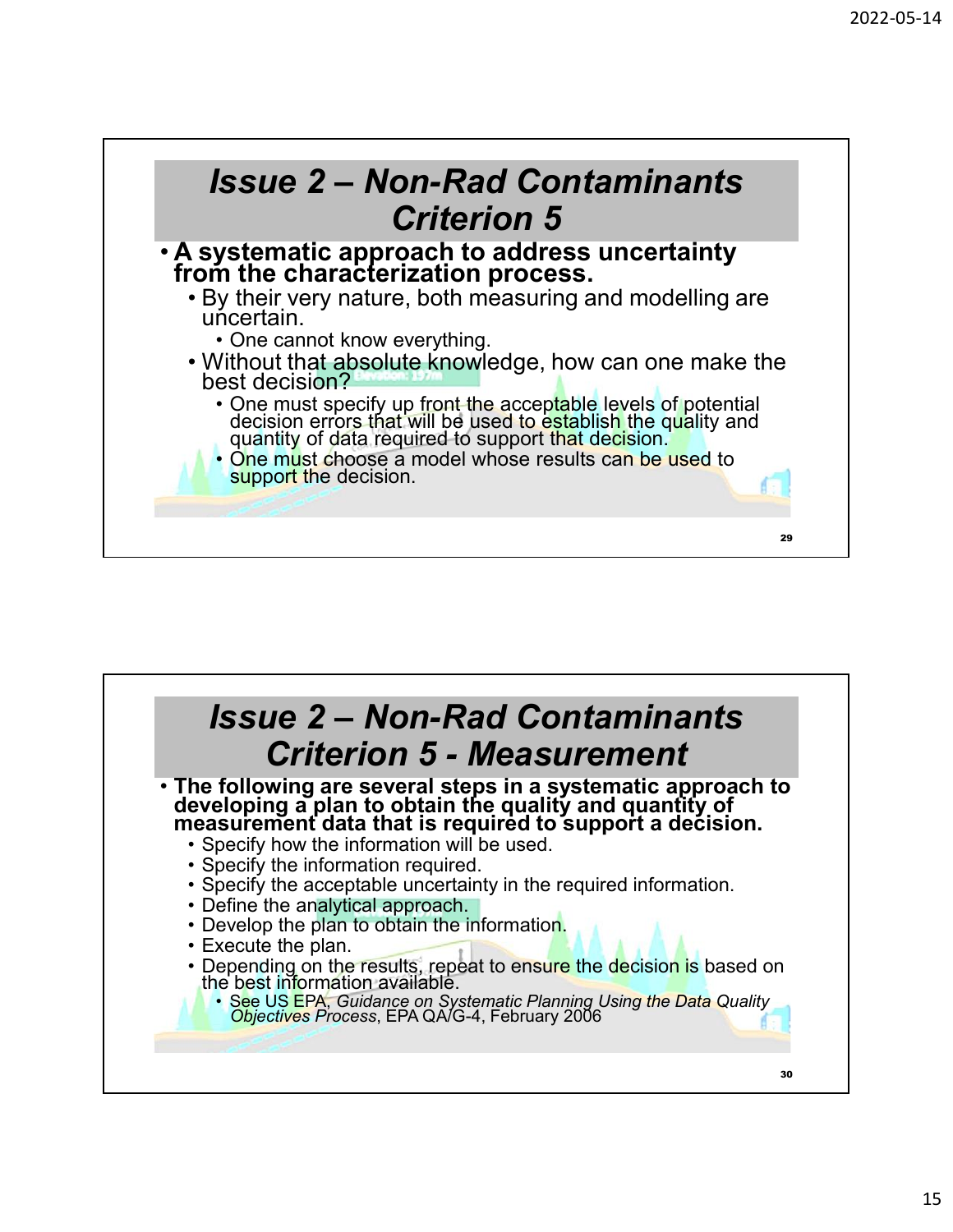

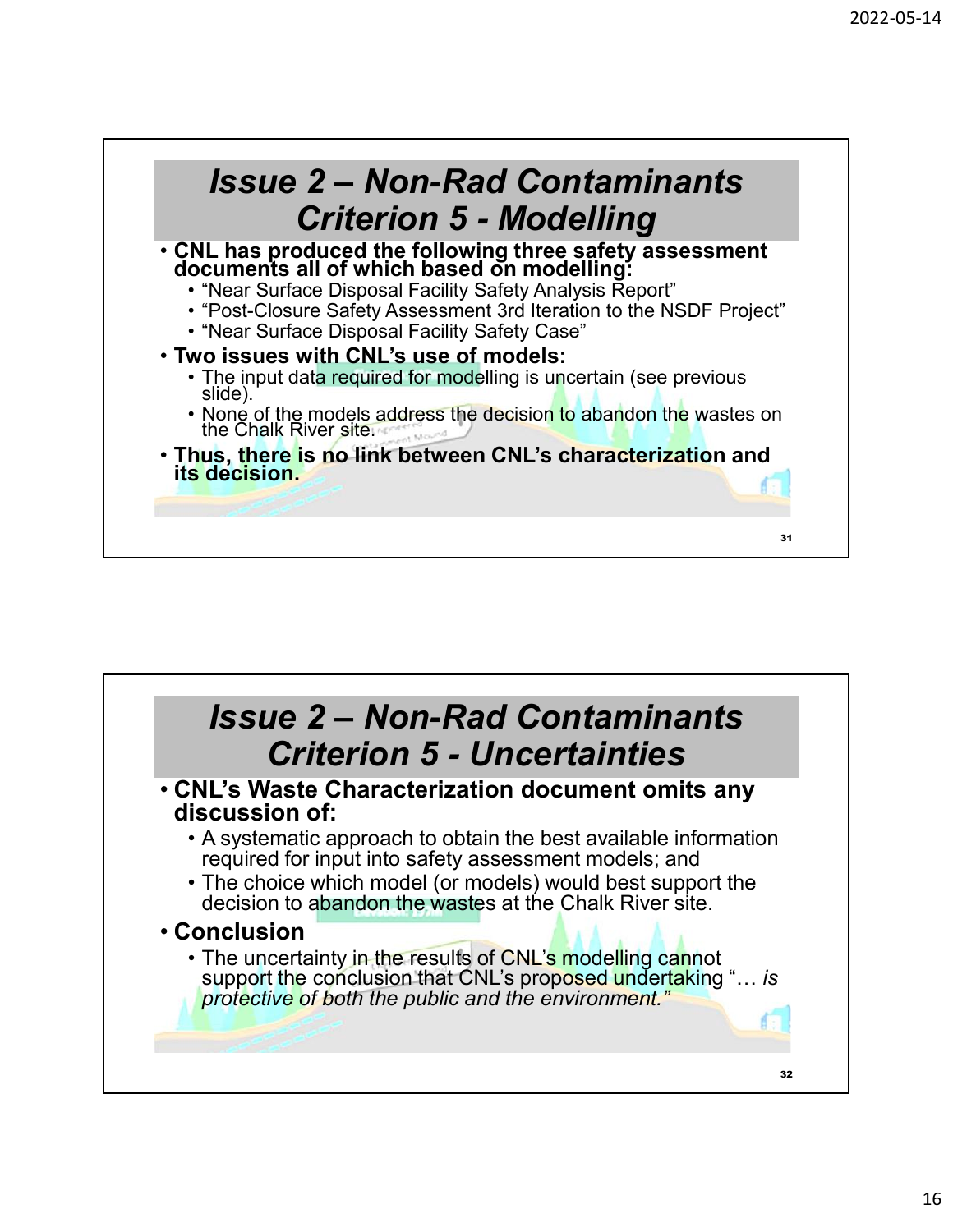